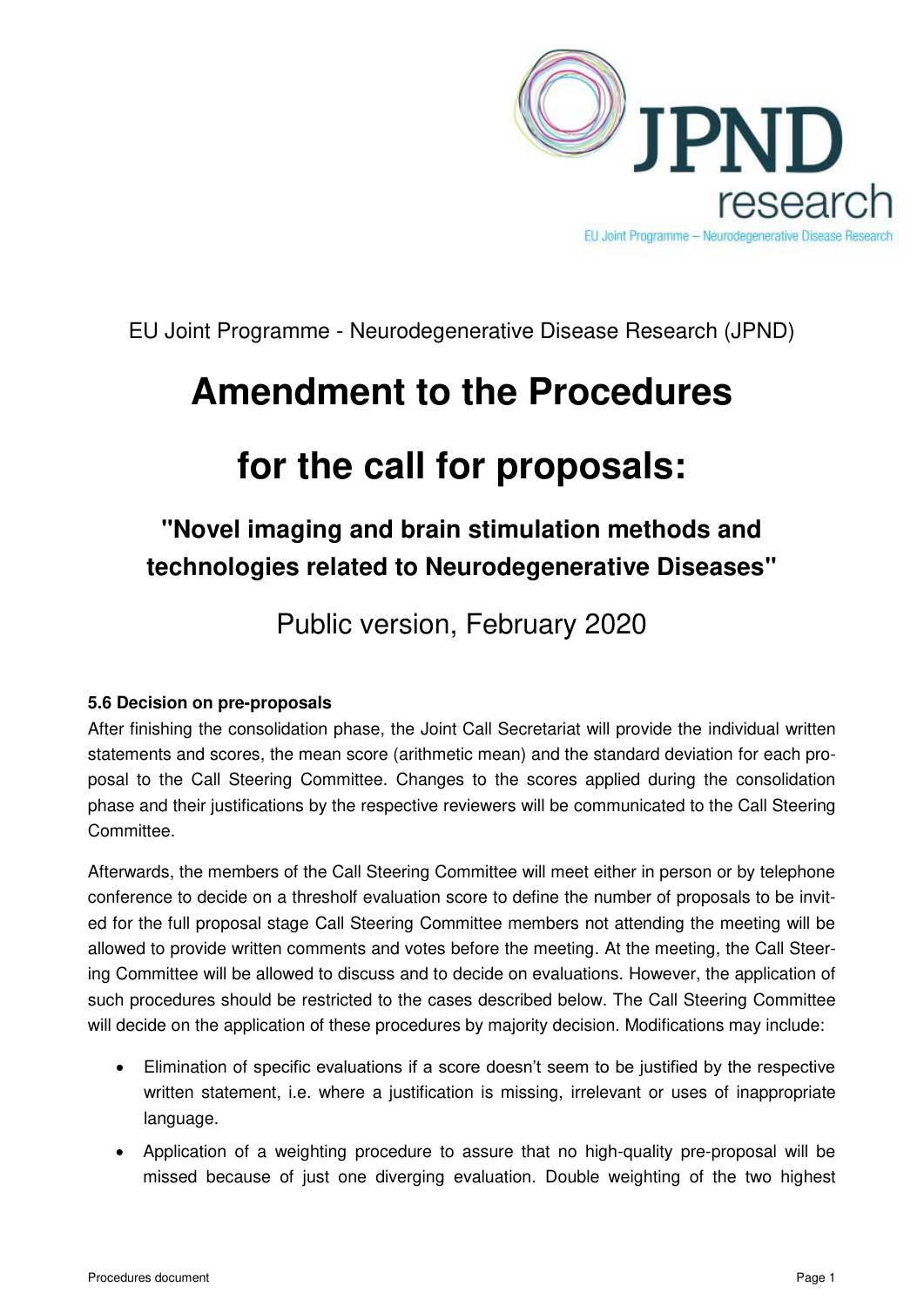scores may be applied if the standard deviation of a proposal is above a value of 1.0 and at least two of the individual reviewers scores are 4.0 or above.

On the basis of the agreed final ratings, the final score of each proposal will be calculated and rounded to the first decimal position. A ranking list of all proposals will be established. Finally, the Call Steering Committee will decide on the number of full proposals to be invited, either by consensus decision or by majority decision. The decision will take into account the budget available for the call, seeking for a number of full proposals approximately matching a 2-fold oversubscription, but not exceeding a 2.5-fold oversubscription of the totally available budget of the call. All other proposals will be rejected and the consortia will not be permitted to submit a full proposal. The Joint Call Secretariat will provide final tables including the ranking of all proposals, the final scores as well as information on financial oversubscription of the funding organisations participating in the call. In addition, funding organisations being highly oversubscribed (more than 3-fold) after the preproposal stage should make individual arrangements to reduce their oversubscription, including:

- an increase of the earmarked budget to reduce the oversubscription below a factor of 3;
- the application of budget caps to research teams, where possible. If such caps are already in place, the maximum amount requested per research team may be lowered in order to match the available budget to the increased demand.
- To make best possible use of the available call budget, redistribution of budgets within consortia including oversubscribed and undersubscribed countries should be encouraged. In this context, countries being underrepresented in the upcoming full proposal stage (i.e. oversubscription factor lower than 1.5) may envisage lowering or withdrawing exisiting caps in order to allow a budget re-distribution within the consortia (see section 5.7 and 9.1).

#### **5.7 Communication of the results**

After the decisions have been validated by all funding organisations, the Joint Call Secretariat will inform all coordinators about the outcome of the pre-proposal evaluation and the decision. The coordinators will be provided with the statements from the remote evaluation and the decision made by the Call Steering Committee. For proposals selected for the full proposal stage, coordinators will receive all relevant information from the Joint Call Secretariat. This will include a full proposal template as well as information on the proposal revision, on widening activities and on underrepresented countries (see section 9.1). Coordinators will be asked for their permission to share the proposal abstract with researchers from underrepresented countries in order to facilitate the inclusion of such teams. Nevertheless, it will be made clear that adding such groups is not mandatory and will have no influence on the outcome of the scientific evalution. Also, the addition of partners must always be in compliance with the respective national funding rules of the involved funding organisations.

Where relevant, coordinators will also be informed that their consortium includes one or several team members from highly oversubscribed countries (see section 5.6). After approval by the Call Steering Committee, coordinators will be informed that reducing the budget requested by those teams will likely increase the number of fundable projects after the full proposal evaluation. Therefore, consortia should be asked to voluntarily elaborate on the possibility of an internal budget re